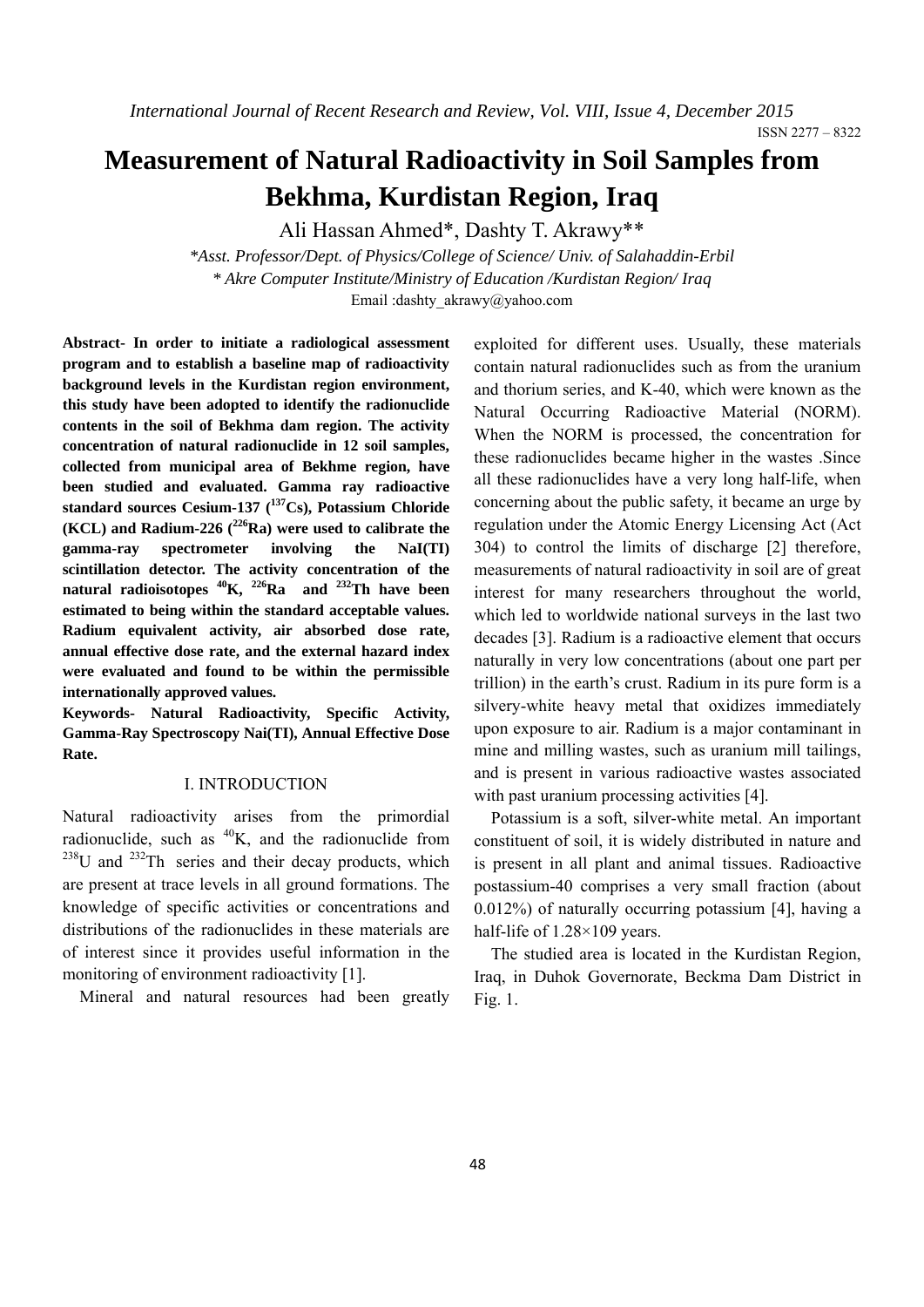

Fig. 1 The Location Map of study area in Beckma Dam, Duhok Governorate, Kurdistan Region, Iraq

#### II. EXPERIMENTAL METHOD

#### *A) Sample collection and preparation*

Twelve Soil samples were collected randomly form the Beckma in the 30 cm depth in the location: N  $36^{\circ}$ , E  $44^{\circ}$ and elevation of 377- 401 m. After collection samples were dried at the 100  $C^0$  for 72 hour to remove moisture and crushed to fine powder, then the homogenized samples were packed in special bottle and sealed tightly with cap kept aside for about month to ensure the equilibrium has been reached between  $^{226}$ Ra and its decay products of short half-life before being taken from gamma spectroscopy analysis.

#### *B) NaI(TI) Gamma Ray Spectroscopy*

Gamma ray spectroscopy with scintillation detector NaI (TI) from CASSY has an active area of  $2\times 2$  inches, energy resolution 11.3% and Efficiency of 1.2% at the 662 KeV Cs-137 line , was used to determine the activity concentration of U-series, Th-series as well as  $^{40}$ K. The detector was calibrated using  $^{226}$ Ra source form the Nuclear Lab. in Physics department which has eighth ɤ-ray emitters ranged from 186 to 1764 KeV as shown in Fig. 1.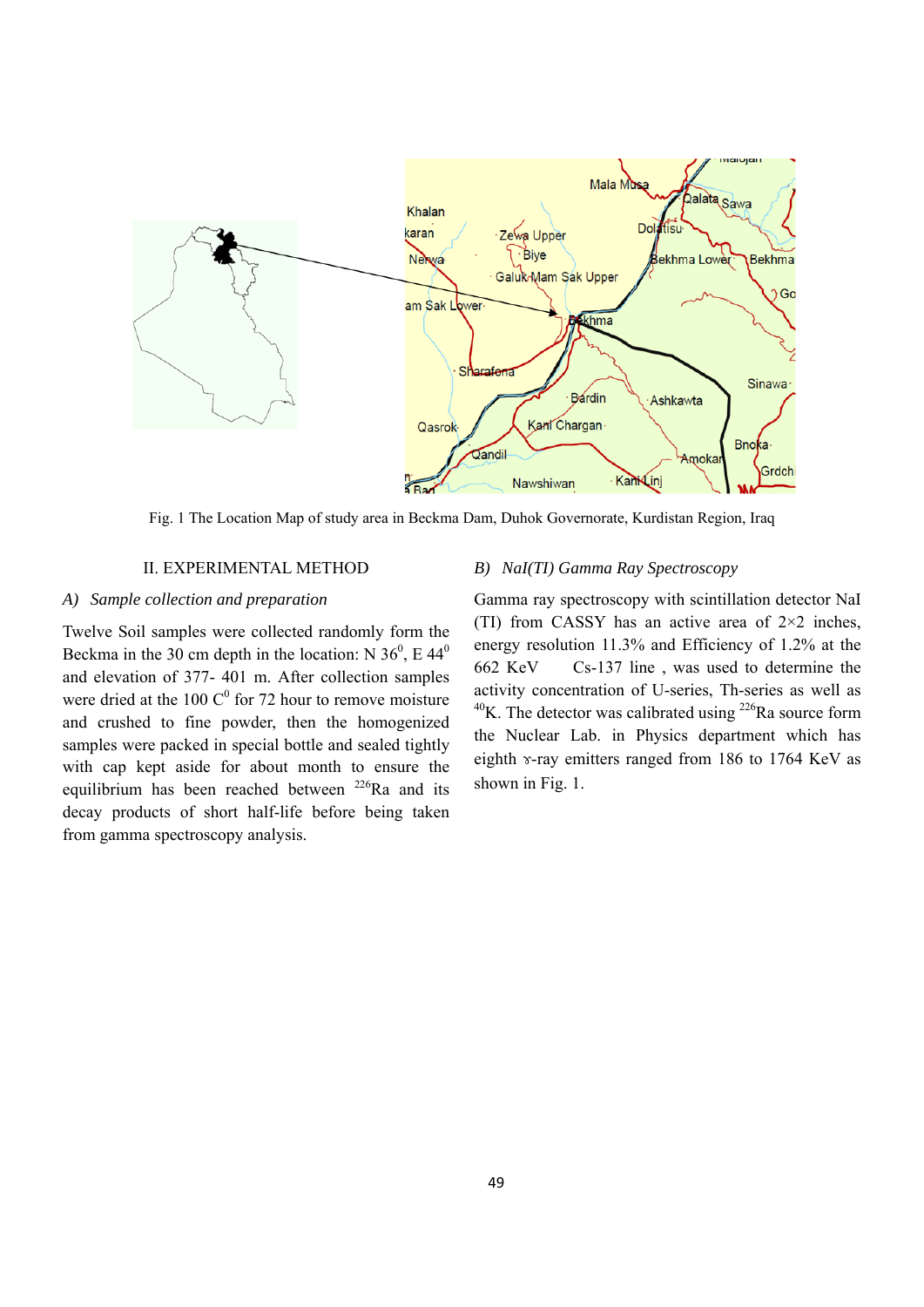

Fig2. Energy Calibration Curve using the <sup>226</sup>Ra standard source

The lead castle used in this study to shield the detector had a 10 cm thick as shown in fig. 3. It makes a good shielding material due to its high density and large atomic

#### III. DATA ANALYSIS

## *A) Activity concentration for K40*

The Count rate for each detected photopeak and activity for each of identified nuclides are calculated. After preparing the detector and calculating the area under the peak the activity concentration determined using the formula [5]:

$$
K_k = \frac{A^*}{R} \tag{1}
$$

Where  $A^*$  is activity of KCl Source and R is the area under the peak of KCl source sample, so we can calculate the activity of soil samples by

$$
A = R^* \times K_k \tag{2}
$$

Where  $R^*$  is area under the peak of soil sample and A is activity of soil sample.

### *B) Activity concentration for 226Ra,232 Th and 40K*

Count rates for each detected photopeak and activity for each of the nuclides are calculated. The activity concentration of each isotope was given by this formula [6]

$$
A(Bq) = \frac{A_{net}}{\varepsilon \times I_Y \times t} \tag{3}
$$

Where, A<sub>net</sub> is the neat area of the total absorption line, I  $\gamma$  is the absolute intensity of transition, t is the sample counting time, and ε is the gamma efficiency evaluated in function of the transition energy.

## *C) Radium equivalent activity (Raeq)*

Distribution of Ra-226, Th-232 and K-40 in environment is not uniform, so that with respect to exposure to radiation, the radioactivity has been defined in terms of radium equivalent activity (Raeq) in  $Bq.Kg^{-1}$ to compare the specific activity of materials containing different amounts of Ra-226, Th-232 and K-40 [7].

$$
Ra_{eq} = A_{Ra} + 1.43 A_{Th} + 0.077 A_{K.}
$$
 (4)

Where  $A_{Ra}$ ,  $A_{Th}$  and  $A_K$  are specific activity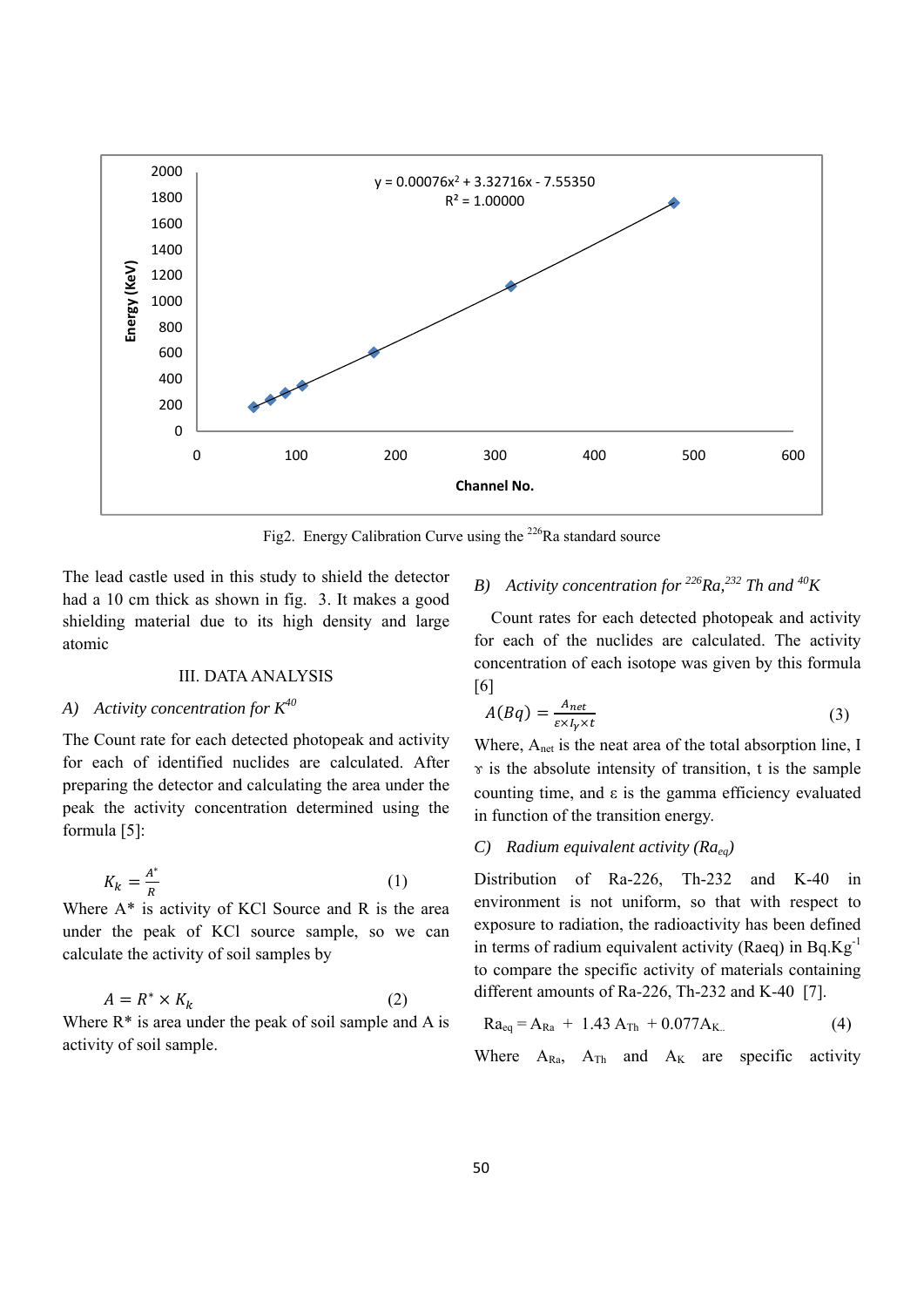concentration in Bq.Kg<sup>-1</sup> of <sup>226</sup>Ra, <sup>232</sup>Th and <sup>40</sup>K respectively.

#### *D) Absorbed dose rates*

The outdoor air-absorbed dose rates due to terrestrial gamma rays at 1m above the ground are calculated from  $^{226}Ra$ <sup>232</sup> Th and <sup>40</sup>K concentration values in soil assuming that the other radionuclide, such as  $^{137}Cs$ ,  $^{90}Sr$ and the  $^{235}$ U decay series can be neglected as they contribute very little to the total dose from environment [8]. The conversion factors used to calculate the absorbed dose rates is given in this formula

$$
D = 0.461A_{Ra} + 0.623 A_{Th} + 0.0414A_{K} \tag{5}
$$

In the above conversions, it is assumed that all the decay products of  $^{226}Ra$ ,  $^{232}$  Th and  $^{40}K$  are radioactivity equilibrium with their precursors.

The effective dose rate  $(E)$  in units of  $mSvv<sup>-1</sup>$  was calculated by the following formula [9]

*Indoor effective dose:* 

$$
E_{\text{ied}}(mSvy^{-1}) = D (nGyh^{-1}) \times 8760h \times 0.8 \times 0.7SvGy^{-1} \times 10-6
$$
\n(6)

*Outdoor effective dose:* 

$$
E_{\text{oed}}(mSvy^{-1}) = D (nGyh^{-1}) \times 8760h \times 0.2 \times 0.7SvGy^{-1} \times 10^{-6}
$$
  
(7)

#### *E) Effective Dose*

To estimate the annual effective dose rate, the conversion coefficient from absorbed dose in air to effective dose  $(0.7 \text{ Sv } Gy^{-1})$  and outdoor occupancy factor (0.2) proposed by [11] were used. The effective dose rate in units of  $\mu Sv$  yr<sup>-1</sup> was calculated by the following formula [10]

Effective dose rate $(\mu Sv \, yr^{-1})$ =

$$
Dose\ rate(nGyh^{-1})\times 8760h\times 0.2\times 0.7SvGy^{-1}\times 10^{-3}
$$
 (8)

#### *F) External Hazard Index*

A widely used hazard index (reflecting the external exposure) called the external hazard index  $H_{ex}$  is defined as follows [11]

$$
Hex = \frac{A_{Ra}}{370} + \frac{A_{Th}}{259} + \frac{A_K}{4810}
$$
 (9)

In addition to external hazard index, radon and its shortlived products are also hazardous to the respiratory organs. The internal exposure to radon and its daughter products is quantified by the internal hazard index  $(H_{in})$ , which is given by the equation.

$$
Hin = \frac{A_{Ra}}{185} + \frac{A_{Th}}{259} + \frac{A_K}{4810}
$$
 (10)

The values of the indices  $(H_{ex}, H_{in})$  must be less than unity for the radiation hazard to be negligible.

#### *G*) *Gamma radiation representation level index*  $(I_x)$

An estimate of the gamma radiation hazard levels associated with natural radionuclides in soil samples was calculated based on radiation hazard index  $I_{\rm yr}$  from the following [12]

$$
I \gamma r = \frac{A_{\text{Ra}}}{150} + \frac{A_{\text{Th}}}{100} + \frac{A_K}{1500}
$$
 (11)

#### IV. RESULTS & DISCUSSION

The activity concentration measurements of the  $226$ Ra,  $^{232}$ Th and  $^{40}$ K radionuclides of the studied soil samples are shown in Table I and plotted in fig. 3, the results were ranged between 8.11 – 18.65 for <sup>226</sup>Ra and 2.56 – 9.45 for  $^{232}$ Th and 380.64 – 543.05 for  $^{40}$ K. Table II presents the Radium equivalent and Absorbed Dose rate of  $226Ra$ ,  $232Th$  and  $40K$  which were found in the ranges 51.44581 - 64.48822 for Radium equivalent and 26.058622 - 32.446618 for Absorbed Dose rate; both of the calculated quantities are plotted in fig. 4. The important human health related quantities, Effective dose and indoor and outdoor effective doses, have been estimated in this study and tabulated in Table III which were observed to range from 31.95829402 to 39.79253232, 0.12783318 to 0.15917013, and 0.12783318 to 0.15917013, respectively. To compare the obtained results with those found in the other previous works, the resulted specific activity and the absorbed dose rate for the studied samples have been presented in Tables IV and V respectively. In these tables different results from different countries have been depended for this comparison in which a good agreement were found and to certify the reliability of the present work results. Furthermore, the external and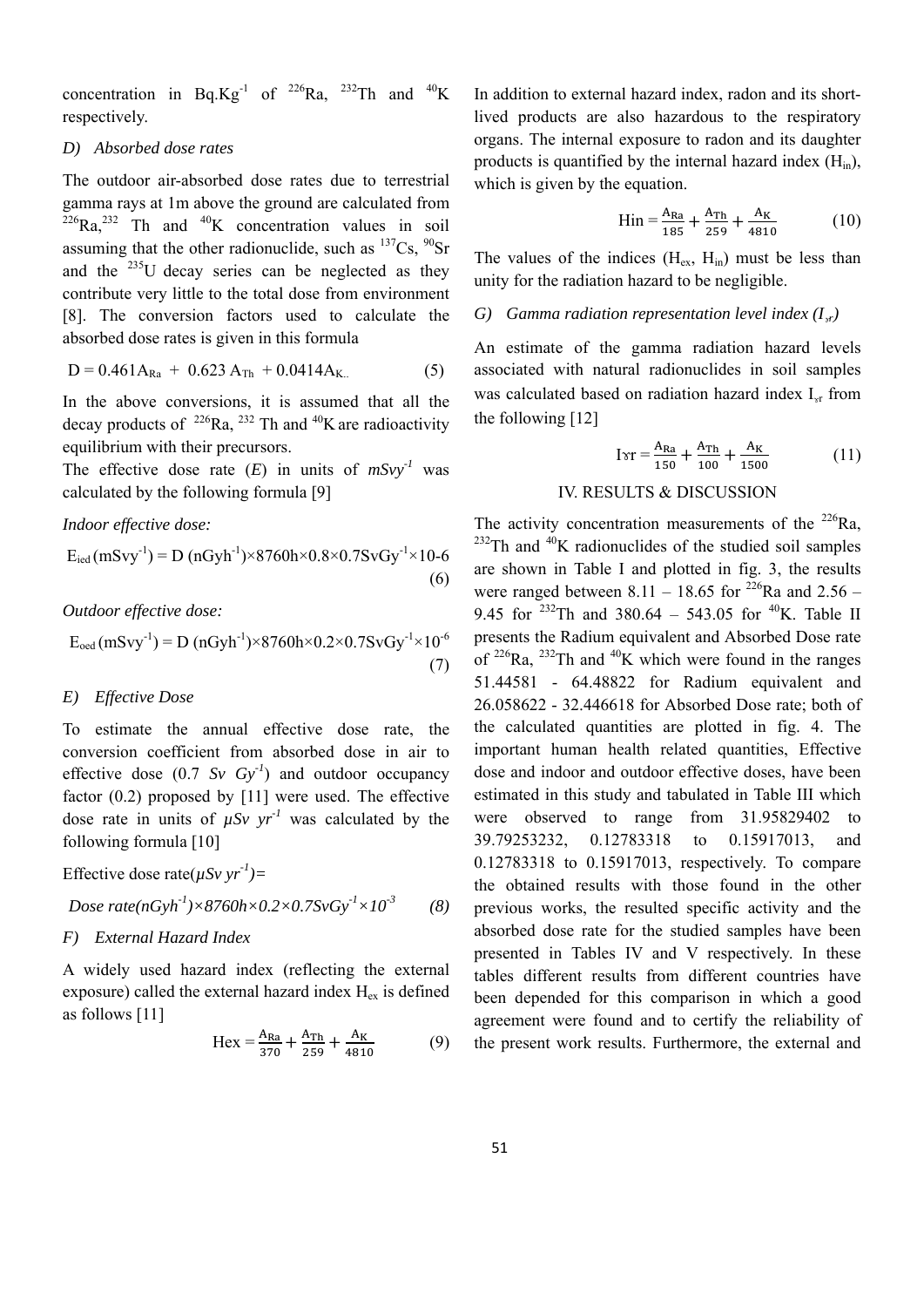internal radiation hazard indices are calculated for each soil sample and presented in Table VI to range from 0.13893466 to 0.173838432 and from 0.169799525 to 0.224243837, respectively; also the representative level index have been estimated to being in the range 0.427273333 - 0.508213333 (< 1 indicating the safe radioactive level of these types of soil) as listed in the last column of Table VI.

#### Table I

Activity Concentration (Bq.Kg<sup>-1</sup>) of <sup>226</sup>Ra, <sup>232</sup>Th and <sup>40</sup>K in the Soil Sample

| <b>Sample Code</b> | Activity Concentration of Radionuclides in $(Bq.Kg^{-1})$ |                |                   |  |  |
|--------------------|-----------------------------------------------------------|----------------|-------------------|--|--|
|                    | <b>Ra-226</b>                                             | $Th-232$       | $K-40$            |  |  |
| S.1                | $12.75 \pm 1.82$                                          | $7.07 \pm 1.2$ | $432.08 \pm 3.21$ |  |  |
| S.2                | $14.73 \pm 1.01$                                          | $5.73 \pm 1.0$ | $418.54 \pm 2.98$ |  |  |
| S.3                | $15.45 \pm 2.10$                                          | $9.45 \pm 1.8$ | $461.36 \pm 2.74$ |  |  |
| S.4                | $16.87 \pm 1.9$                                           | $6.64 \pm 1.3$ | $445.53 \pm 3.15$ |  |  |
| S.5                | $18.65 \pm 0.67$                                          | $5.01 \pm 0.8$ | $500.67 \pm 2.83$ |  |  |
| S.6                | $12.5 \pm 1.2$                                            | $2.56 \pm 0.5$ | $543.05 \pm 2.93$ |  |  |
| S.7                | $13.43 \pm 2.3$                                           | $9.06 \pm 1.3$ | $471.47 \pm 2.80$ |  |  |
| S.8                | $17.87 \pm 1.9$                                           | $6.11 \pm 1.5$ | 380.64±2.97       |  |  |
| S.9                | $8.11 \pm 0.76$                                           | $7.85 \pm 1.3$ | $512.27 \pm 2.92$ |  |  |
| S.10               | $11.42 \pm 1.3$                                           | $4.98 \pm 0.9$ | $427.33 \pm 2.87$ |  |  |
| S.11               | $13.43 \pm 1.18$                                          | $8.28 \pm 1.1$ | $396.38 \pm 3.02$ |  |  |
| S.12               | $10.84 \pm 2.4$                                           | $6.59 \pm 1.3$ | $433.66 \pm 2.98$ |  |  |



Fig. 3. Activity Concentration  $(Bq_1Kg_1^{-1})$  of <sup>226</sup>Ra, <sup>232</sup>Th and <sup>40</sup>K in the Soil Sample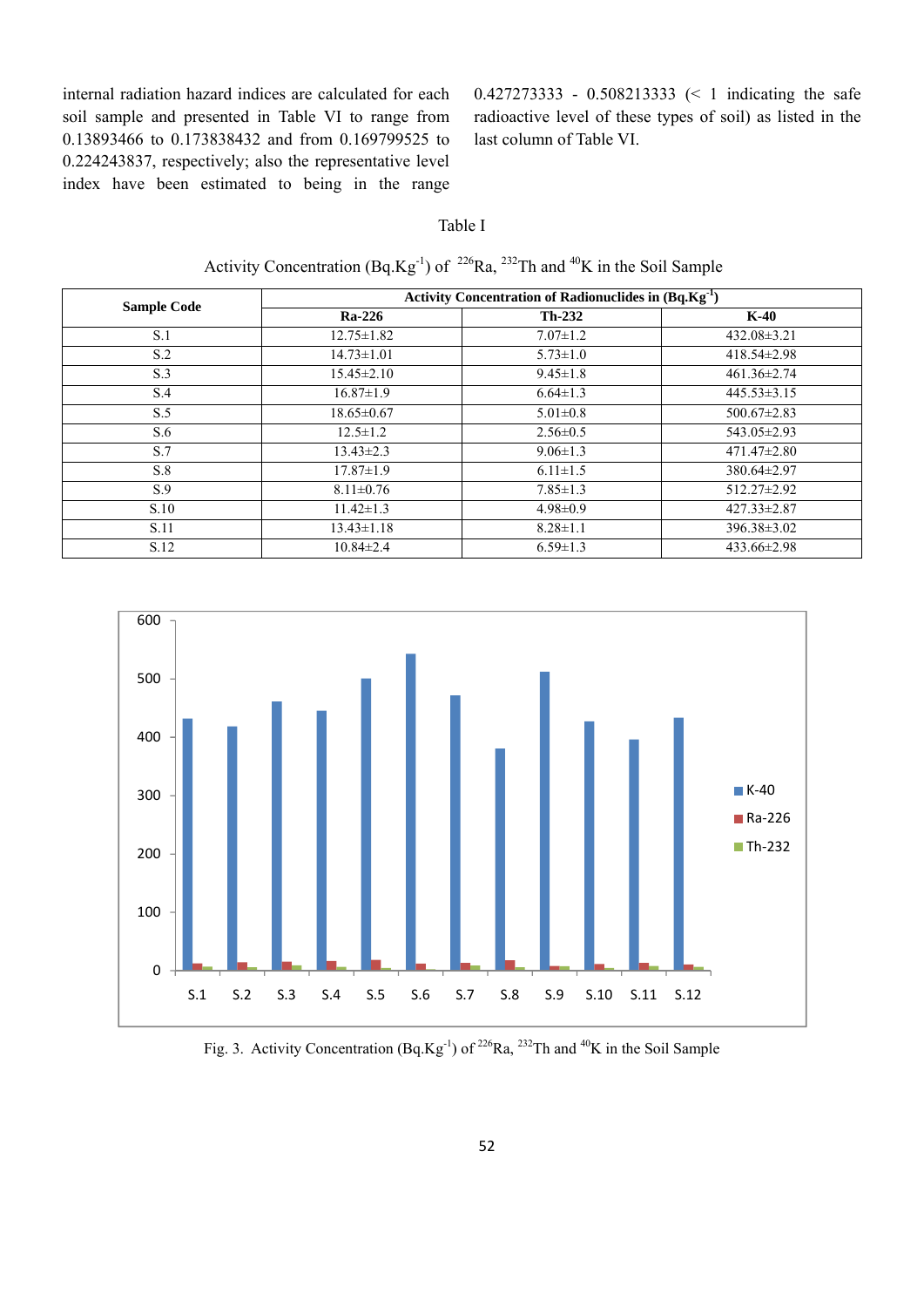| <b>Sample Code</b> | Radium equivalent activity | <i>Absorbed dose rates</i> |
|--------------------|----------------------------|----------------------------|
| S.1                | 56.13026                   | 28.170472                  |
| S.2                | 55.15148                   | 27.687876                  |
| S.3                | 64.48822                   | 32.110104                  |
| S.4                | 60.67101                   | 30.358732                  |
| S.5                | 64.36589                   | 32.446618                  |
| S.6                | 57.97565                   | 29.83965                   |
| S.7                | 62.68899                   | 31.354468                  |
| S.8                | 55.91658                   | 27.803096                  |
| S.9                | 58.78029                   | 29.837238                  |
| S.10               | 51.44581                   | 26.058622                  |
| S.11               | 55.79166                   | 27.759802                  |
| S.12               | 53.65552                   | 27.056334                  |

Table II



Fig. 4. Radium equivalent and Absorbed Dose rate of <sup>226</sup>Ra, <sup>232</sup>Th and <sup>40</sup>K in the Soil Sample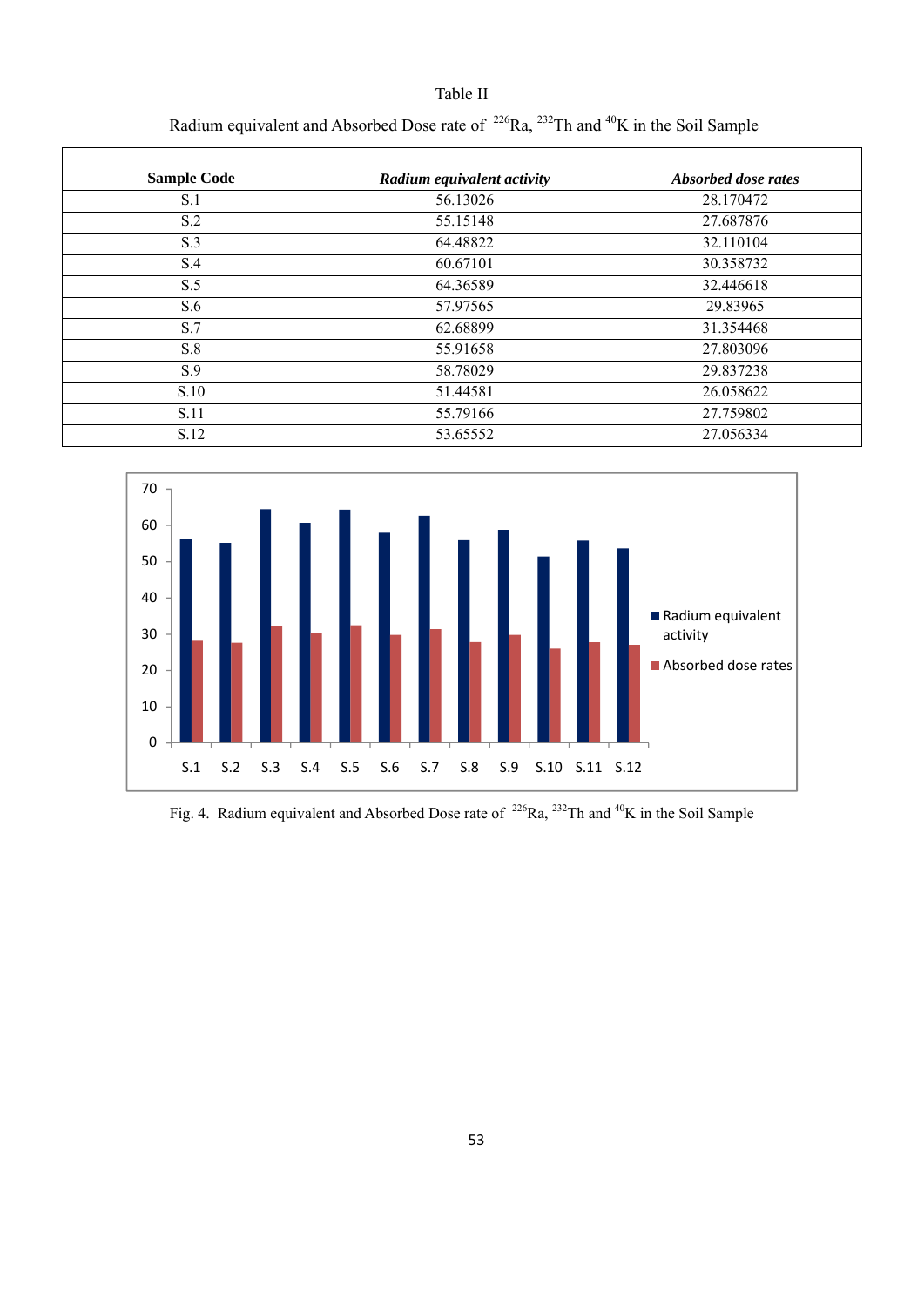## Table III

# Effective dose rate in the Soil Sample

|                    | <b>Effective dose rate</b> |            |             |  |
|--------------------|----------------------------|------------|-------------|--|
| <b>Sample Code</b> | ${\bf E_f}$                | $E_{in}$   | $E_{ou}$    |  |
| S.1                | 34.54826686                | 0.13819307 | 0.034548267 |  |
| S.2                | 33.95641113                | 0.13582564 | 0.033956411 |  |
| S.3                | 39.37983155                | 0.15751933 | 0.039379832 |  |
| S.4                | 37.23194892                | 0.1489278  | 0.037231949 |  |
| S.5                | 39.79253232                | 0.15917013 | 0.039792532 |  |
| S.6                | 36.59534676                | 0.14638139 | 0.036595347 |  |
| S.7                | 38.45311956                | 0.15381248 | 0.03845312  |  |
| S.8                | 34.09771693                | 0.13639087 | 0.034097717 |  |
| S.9                | 36.59238868                | 0.14636955 | 0.036592389 |  |
| S.10               | 31.95829402                | 0.12783318 | 0.031958294 |  |
| S.11               | 34.04462117                | 0.13617848 | 0.034044621 |  |
| S.12               | 33.18188802                | 0.13272755 | 0.033181888 |  |

# Table IV

# Comparison of Specific Activity of (Bq.Kg-1) of in the Soil Sample in Soil samples in Bekhma region in other countries[13]

|                     | Activity Concentration of Radionuclides in $(Bq.Kg^{-1})$ |            |          |                          |        |             |
|---------------------|-----------------------------------------------------------|------------|----------|--------------------------|--------|-------------|
| Countries           | Ra-226                                                    |            | $Th-232$ |                          | $K-40$ |             |
|                     | Mean                                                      | Range      | Mean     | Range                    | Mean   | Range       |
| India               | 29                                                        | $7 - 81$   | 64       | $14 - 160$               | 400    | $38 - 760$  |
| Japan               | 33                                                        | $6 - 98$   | 28       | $2 - 88$                 | 310    | $15 - 990$  |
| Spain               | 32                                                        | $6 - 250$  | 33       | $2 - 210$                | 470    | $25 - 1650$ |
| <b>United Sates</b> | 40                                                        | $8 - 160$  | 35       | $4 - 130$                | 370    | $100 - 700$ |
| Egypt               | 17                                                        | $5 - 64$   | 18       | $2 - 96$                 | 320    | $29 - 650$  |
| Iran                | 28                                                        | $8 - 55$   | 22       | $5 - 42$                 | 640    | $250 - 980$ |
| Denmark             | 17                                                        | $9 - 29$   | 19       | $8 - 30$                 | 460    | $240 - 610$ |
| Belgium             | 26                                                        | $5 - 50$   | 27       | $5 - 50$                 | 380    | $70 - 900$  |
| Bulgaria            | 45                                                        | $12 - 210$ | 30       | $7 - 160$                | 400    | $40 - 800$  |
| Poland              | 26                                                        | $5 - 120$  | 21       | $4 - 77$                 | 410    | $110 - 970$ |
| Medium              | 35                                                        | $17 - 60$  | 30       | $11 - 64$                | 400    | $140 - 850$ |
| Present Study       | 14                                                        | -          | 7        | $\overline{\phantom{a}}$ | 452    | -           |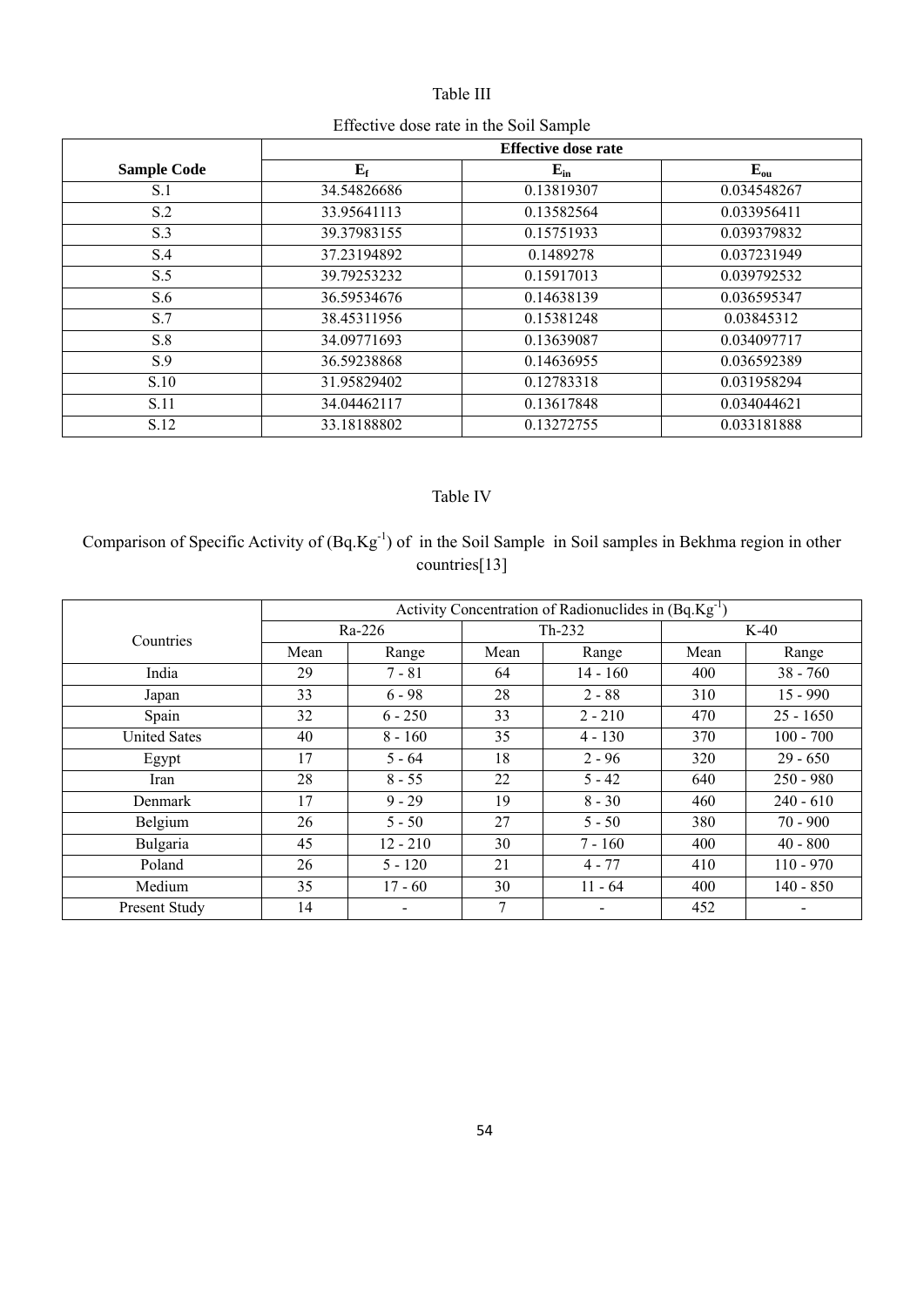Table V Comparison of Absorbed dose rate in the Soil samples in Bekhma region in other countries

| Countries           | Absorbed Dase Rate in air $(nGyh^{-1})$ |                 |  |
|---------------------|-----------------------------------------|-----------------|--|
|                     | Mean                                    | Range           |  |
| India               | 56                                      | $20 - 1100$     |  |
| Japan               | 53                                      | $21 - 77$       |  |
| Spain               | 76                                      | $40 - 120$      |  |
| <b>United Sates</b> | 47                                      | $14 - 118$      |  |
| Egypt               | 32                                      | $8 - 93$        |  |
| Iran                | 71                                      | $36 - 130$      |  |
| Denmark             | 52                                      | $35 - 70$       |  |
| Belgium             | 43                                      | $13 - 80$       |  |
| Bulgaria            | 70                                      | $48 - 96$       |  |
| Poland              | 45                                      | $18 - 97$       |  |
| Medium              | 57                                      | $\qquad \qquad$ |  |
| Present Study       | 29                                      | $18 - 93$       |  |

| Table VI                                  |  |
|-------------------------------------------|--|
| Radiation Hazard index in the Soil Sample |  |

| Sample Code | Radiation Hazard Index |             |             |  |
|-------------|------------------------|-------------|-------------|--|
|             | $H_{ex}$               | $H_{in}$    | $I_{r}$     |  |
| S.1         | 0.151586279            | 0.186045738 | 0.443753333 |  |
| S.2         | 0.148948916            | 0.188759727 | 0.434526667 |  |
| S.3         | 0.174160083            | 0.21591684  | 0.505073333 |  |
| S.4         | 0.16385744             | 0.209452034 | 0.475886667 |  |
| S.5         | 0.173838432            | 0.224243837 | 0.508213333 |  |
| S.6         | 0.156568162            | 0.190351945 | 0.470966667 |  |
| S.7         | 0.169296703            | 0.205594001 | 0.494446667 |  |
| S.8         | 0.151023166            | 0.199320463 | 0.433993333 |  |
| S.9         | 0.158728839            | 0.180647758 | 0.47408     |  |
| S.10        | 0.13893466             | 0.169799525 | 0.41082     |  |
| S.11        | 0.150673894            | 0.186971191 | 0.436586667 |  |
| S.12        | 0.144899317            | 0.174196614 | 0.427273333 |  |

#### V. CONCLUSION

The measurement level of natural radioactivity of the studied soil sample in the present study shows normal levels of radioactivity concentration. All the obtained  $K^{40}$  values show levels within the natural permissible values. Preliminary values for Radium equivalent (Ra<sub>eq</sub>), Radiation hazard index  $(H_{ex})$  and Annual Effective dose equivalent indicate that the areas monitored can be regarded as having normal levels of natural radioactivity